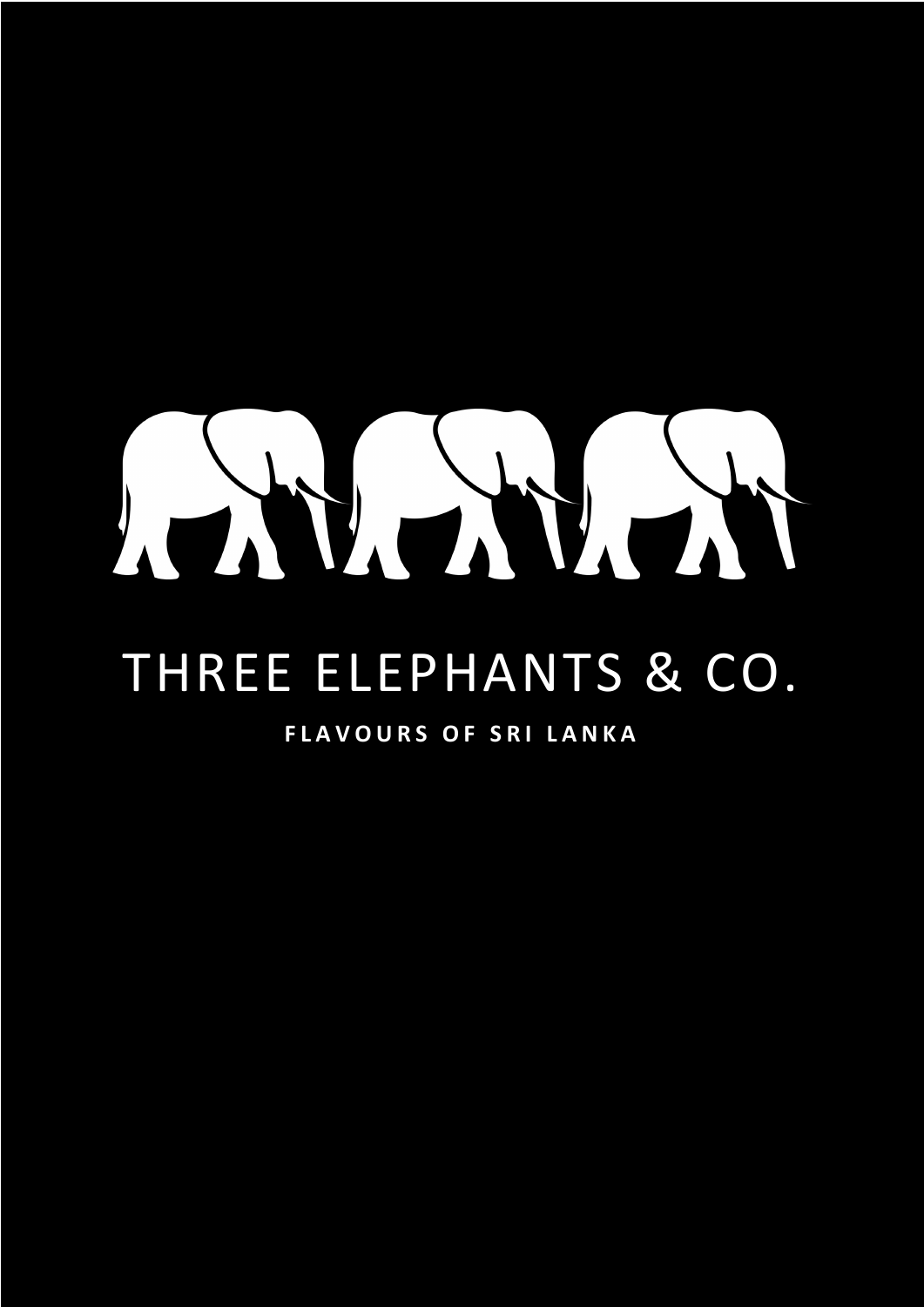

## LET'S START MAINS

#### **CLASSIC SRI LANKAN CROQUETTES (3)**

| Spiced tuna and potato, | Classic hill country recipe, served with |  |
|-------------------------|------------------------------------------|--|
|                         |                                          |  |

#### **VEGETARIAN PAN ROLL**  $(v)$

| Spiced spring vegetables rolled in a handmade | A spicy yellow curry traditionally cooked in the |
|-----------------------------------------------|--------------------------------------------------|
| pancake,                                      | Negombo fishing region.                          |
| Red chilli dipping sauce 9                    | Young jackfruit & beetroot curry                 |

#### **POTATO LAMB TACOS (3)**

| Slow cooked curried lamb topped with                                     | Laki's spicy lamb curry pot, favoured by |
|--------------------------------------------------------------------------|------------------------------------------|
| tempered potato and tomato salsa,                                        | Mallee farmers.                          |
| Drizzled with tzatziki dressing 14 Creamy potato curry & cucumber salad. |                                          |

#### **GRILLED CHILLI PEPPER PRAWNS (4) (gf)**

| Black Tiger prawns grilled with chilli & pepper, | Pork cooked with a blend of roasted Ceylon |
|--------------------------------------------------|--------------------------------------------|
| topped with herb butter served on a mango        | Spices.                                    |
|                                                  | Red lentil curry & coconut sambal          |

#### **BUSH CALAMARI (gf)**

| Calamari dusted with Mallee-grown chickpea | Black Tiger prawns cooked in a light turmeric |
|--------------------------------------------|-----------------------------------------------|
| chilli flour,                              | coconut sauce.                                |
|                                            |                                               |

## **FROM THE STREET** (Sri Lankan Street Food)

| Shredded roti tossed with egg, vegetables & mayo |  |
|--------------------------------------------------|--|
| your choice of curry.                            |  |
|                                                  |  |
|                                                  |  |
|                                                  |  |
|                                                  |  |

## **SRI LANKAN HOPPERS** *(gf)* **(Friday & Saturday)**

| A crispy pancake made from fermented rice |  |
|-------------------------------------------|--|
| flour, served with coconut sambal & your  |  |
| choice of curry.                          |  |
|                                           |  |
| $\ddot{\phantom{0}}$                      |  |
| $\mathbb{Z}$                              |  |
| $gf$ – gluten free $ $ v - vegan          |  |

| <b>CLASSIC SRI LANKAN CROQUETTES (3)</b><br>Spiced tuna and potato,      |    | ST KILDA'S FAVOURITE CHICKEN CURRY (gf)<br>Classic hill country recipe, served with |     |
|--------------------------------------------------------------------------|----|-------------------------------------------------------------------------------------|-----|
| Homemade tomato relish.                                                  | 13 | coconut sambal & green beans.                                                       | 27  |
| VEGETARIAN PAN ROLL (v)<br>Spiced spring vegetables rolled in a handmade |    | <b>NEGOMBO FISH CURRY (gf)</b><br>A spicy yellow curry traditionally cooked in the  |     |
| pancake,                                                                 |    | Negombo fishing region.                                                             |     |
| Red chilli dipping sauce                                                 | 9  | Young jackfruit & beetroot curry                                                    | 29  |
| <b>POTATO LAMB TACOS (3)</b>                                             |    | BIRCHIP FARMERS' LAMB POT (gf)                                                      |     |
| Slow cooked curried lamb topped with                                     |    | Laki's spicy lamb curry pot, favoured by                                            |     |
| tempered potato and tomato salsa,                                        |    | Mallee farmers.                                                                     |     |
| Drizzled with tzatziki dressing.                                         | 14 | Creamy potato curry & cucumber salad                                                | 28  |
| GRILLED CHILLI PEPPER PRAWNS (4) $(gf)$                                  |    | <b>BLACK PEPPER PORK (gf)</b>                                                       |     |
| Black Tiger prawns grilled with chilli & pepper,                         |    | Pork cooked with a blend of roasted Ceylon                                          |     |
| topped with herb butter served on a mango                                |    | Spices.                                                                             |     |
|                                                                          | 15 | Red lentil curry & coconut sambal                                                   | -26 |
| <b>BUSH CALAMARI</b> (gf)                                                |    | DOWN SOUTH PRAWN CURRY (gf)                                                         |     |
| Calamari dusted with Mallee-grown chickpea                               |    | Black Tiger prawns cooked in a light turmeric                                       |     |
| chilli flour,                                                            |    | coconut sauce.                                                                      |     |
| Bush tamarind sauce                                                      | 13 | Green beans & mango citrus salad                                                    | 29  |
| FROM THE STREET (Sri Lankan Street Food)                                 |    | <b>ARUGAM BAY CRUMBED FISH</b>                                                      |     |
|                                                                          |    | Marinated with Ceylon spices & crumbed                                              |     |
| <b>KOTTHU</b>                                                            |    | with herbs. Tempered potato, chilli turmeric                                        |     |
| Shredded roti tossed with egg, vegetables &<br>your choice of curry.     |    |                                                                                     | 26  |
|                                                                          | 23 | <b>VEGAN ELEPHANT</b> $(v)$ (gf, on request)                                        |     |
|                                                                          | 25 | Curried beetroot, green beans, red lentils,                                         |     |
|                                                                          | 27 | young jackfruit, stuffed banana chilli                                              | 25  |
|                                                                          | 5  |                                                                                     |     |
|                                                                          |    | <b>CEYLON CRAB CURRY</b>                                                            |     |
| <b>EGG ROTI</b>                                                          |    | A Sri Lankan favourite! Blue Swimmer Crabs                                          |     |
| Served with your choice of curry.                                        |    | marinated in a blend of aromatic spices.                                            |     |
|                                                                          | 24 | Traditional bread & coconut sambal                                                  | 42  |
|                                                                          | 26 |                                                                                     |     |
|                                                                          | 28 | *All mains are served with your choice of white rice<br>or aromatic yellow rice.    |     |
| <b>SRI LANKAN HOPPERS</b> $(gf)$ (Friday & Saturday)                     |    |                                                                                     |     |
| A crispy pancake made from fermented rice                                |    | <b>EXTRAS</b>                                                                       |     |
| flour, served with coconut sambal & your                                 |    |                                                                                     |     |

| choice of curry.             |                                                                                                               |  |
|------------------------------|---------------------------------------------------------------------------------------------------------------|--|
|                              |                                                                                                               |  |
|                              |                                                                                                               |  |
|                              |                                                                                                               |  |
| $gf-gluten free$   v - vegan | Please speak to our staff for any allergy concerns.<br>All menu options are subject to seasonal availability. |  |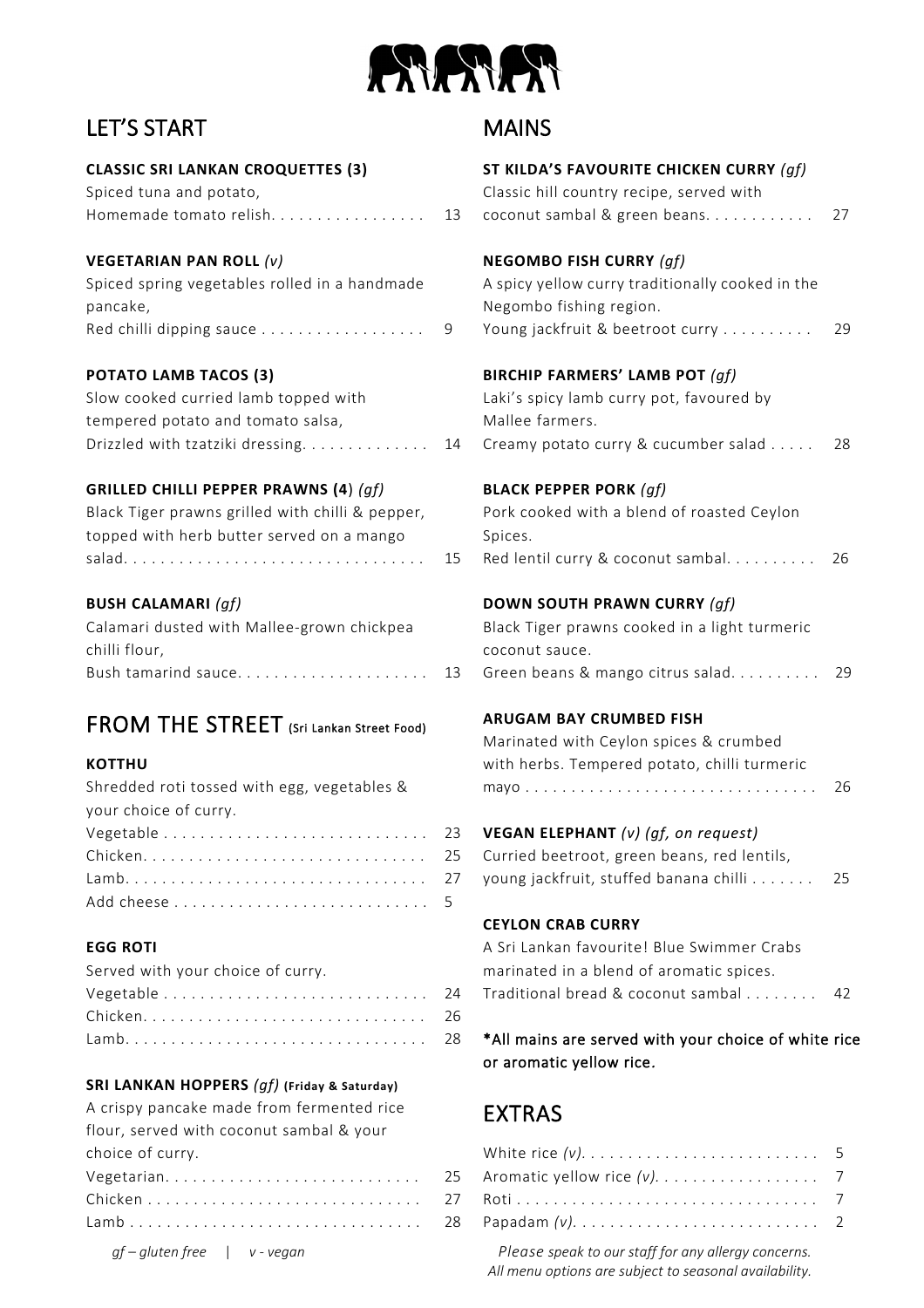

## DRINKS

| Lion Lager (Lankan beer) $\dots \dots \dots \dots$ 11 |                               |  |
|-------------------------------------------------------|-------------------------------|--|
|                                                       |                               |  |
| Great Northern $3.5\%$ 10                             | Ballantine's Scotch Whisky 10 |  |
|                                                       |                               |  |
|                                                       | Jameson Irish Whiskey 10      |  |
|                                                       | Bundaberg Rum. 11             |  |

| Barmah Park Chardonnay G12/B52 Jim Beam Bourbon 11 |  |  |
|----------------------------------------------------|--|--|
|                                                    |  |  |
|                                                    |  |  |
| Jacob's Creek Moscato $G10/B45$                    |  |  |

| Barmah Park Cabernet Sauvignon. G11/B48 Mineral Water. 5   |  |  |
|------------------------------------------------------------|--|--|
| Elephant In The Room Shiraz G11/B49 Lemon Lime & Bitters 8 |  |  |
| Farm Hand Organic Premium Shiraz B65                       |  |  |

#### **BEER SPIRITS/ LIQUEURS**

| Lion Lager (Lankan beer)     | 11      |                            | - 11 |
|------------------------------|---------|----------------------------|------|
|                              | 10      |                            | 10   |
| Great Northern 3.5%.         | 10      | Ballantine's Scotch Whisky | 10   |
|                              | 10      |                            | 11   |
|                              | 11      | Jameson Irish Whiskey.     | 10   |
|                              | 10      | Bundaberg Rum.             | 11   |
|                              |         |                            | 10   |
| WHITE WINE                   |         |                            | 12   |
| Morgan's Bay Sauvignon Blanc | G11/B48 |                            | 10   |
| Barmah Park Chardonnay       | G12/B52 | Jim Beam Bourbon.          | 11   |
|                              | G11/B49 | Wyborowa Vodka             | 11   |
| Oyster Bay Pinot Gris.       | G12/B54 |                            | 10   |
|                              |         |                            |      |

#### **NON-ALCOHOLIC DRINKS**

| <b>RED WINE</b> |                                                            |  |
|-----------------|------------------------------------------------------------|--|
|                 |                                                            |  |
|                 |                                                            |  |
|                 | Wirra Wirra Catapult Shiraz G12/B58 Lemonade 5             |  |
|                 | Barmah Park Cabernet Sauvignon. G11/B48 Mineral Water. 5   |  |
|                 | Elephant In The Room Shiraz G11/B49 Lemon Lime & Bitters 8 |  |
|                 |                                                            |  |

#### **SPARKLING WINE**

| Morgan's Bay Sparkling Cuvée | G11/B49 |
|------------------------------|---------|
|------------------------------|---------|

### MERCHANDISE DESSERTS

#### **Take your Three Elephants memories home. T-shirts, Stubby Holders etc. Gift Vouchers Available.**



| 16                                       |
|------------------------------------------|
|                                          |
|                                          |
|                                          |
| Classic vanilla & chocolate ice cream 15 |
|                                          |

**Please speak to our staff for more information.**

#### PLEASE FOLLOW US & REVIEW US





@threeelephantsandco. **@**threeelephantsandco. **Google** Three Elephants & Co.







*gf – gluten free* | *v - vegan Please speak to our staff for any allergy concerns. All menu options are subject to seasonal availability.*